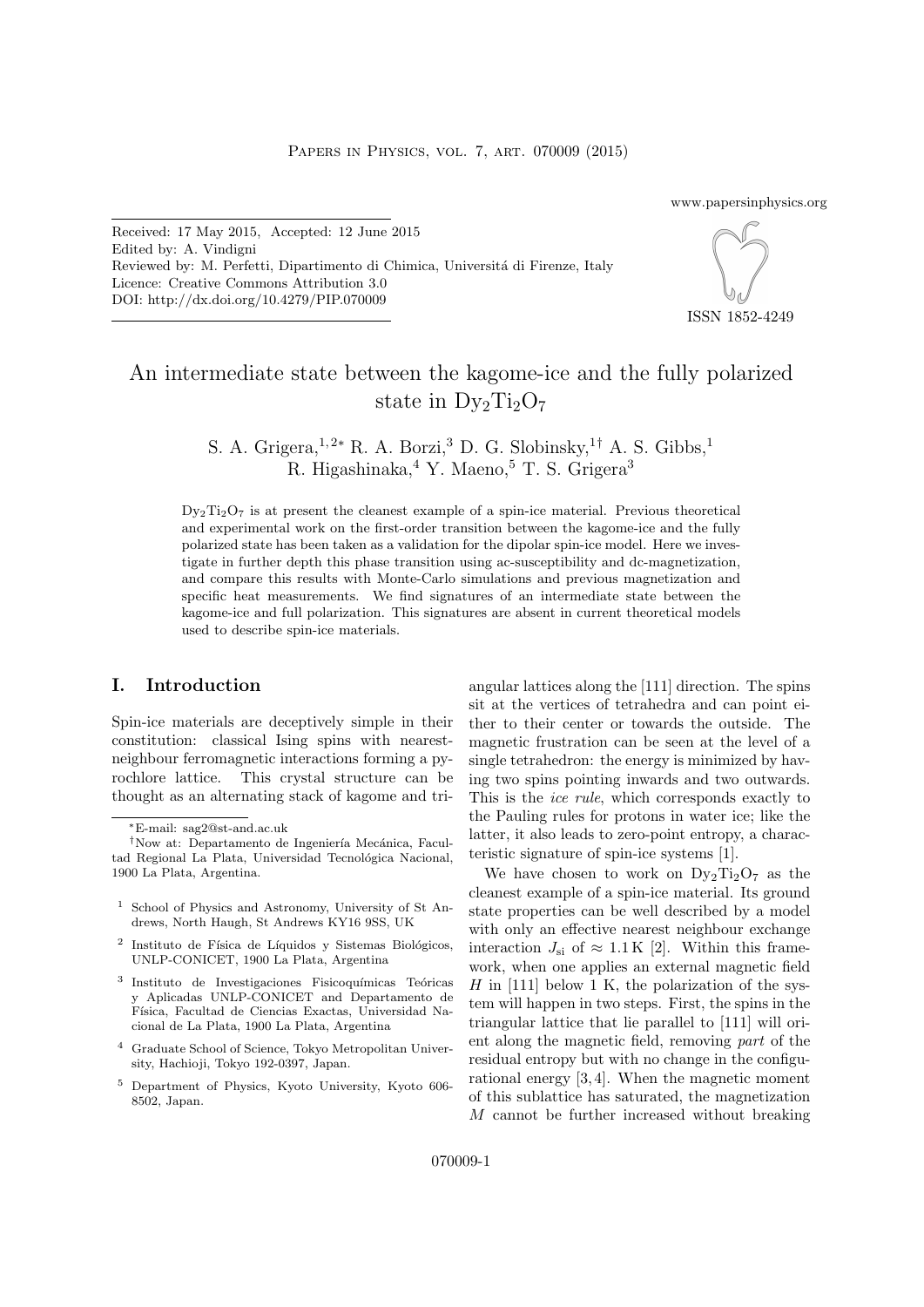the spin-ice rule. This leads to a plateau as a function of field at  $M = 3.33 \mu_{\rm B} / {\rm Dy}\text{-ion}$ , characteristic of the kagome ice state. At higher fields, the spins in the kagome lattice are finally fully polarized, leading to a sudden but continuous increase in M towards its saturation. This behavior was predicted theoretically and found in Monte Carlo simulations [5, 6]. In spite of this, something different happens in real spin-ice materials.

Since the magnetic moment of the magnetic ions in spin-ice materials is quite large – the one associated with  $Dy^{3+}$  ions in  $Dy_2Ti_2O_7$  is near  $10\mu_B$ – , long range dipolar interactions have to be considered [7]. These interactions do not alter the zero field ground state [8], but have a big effect on its excitations. In relation to this, the transition to the fully polarized state —which is the main concern of this paper— experiments a qualitative change. T. Sakakibara and collaborators [9] studied experimentally the magnetization with  $H//$  [111] to temperatures much smaller than  $J_{\rm si}$ . After a well defined plateau at  $\approx 3.33 \,\mu_{\rm B} / \text{Dy-ion}$ , they observed a very sharp increase in the magnetization. The presence of hysteresis was a convincing argument that the real system reaches the fully polarized state through a metamagnetic first order phase change at the lowest temperatures. The change in M becomes continuous at the critical end-point  $T_c = 360 \pm 20 \text{mK}$  and  $\mu_0 H_c \approx 0.93 \text{ T}$  [9].

The change in character of this transition – from a crossover to a discontinuity when dipolar interactions are included— was later understood in terms of the defects associated with the breaking of the ice rules, or monopoles. The nearest neighbors model corresponds to the case of free non-conserved monopoles sitting in a diamond lattice. Including dipolar interactions implies turning on a Coulomb interaction between these charges, allowing them to condense through a real first order transition [10]. Numerical simulations (including Ewald summations to take into account long range interactions) proved this picture right, and provided an additional validation to the dipolar model [10]. The Mvs. H curves obtained in these simulations are quite symmetrical around  $H_c$ . The jump in the magnetization  $\Delta M(T)$  when crossing the first order transition line grows very abruptly with decreasing temperature: for T only  $\approx 10\%$  below  $T_c$ ,  $\Delta M(T)$ amounts to  $\approx 90\%$  of the total change in magnetization from the kagome ice to full saturation. In

other words, almost full order is achieved in the system for temperatures just below  $T_c$  and a magnetic field of 1 T.

Specific heat  $C_p$  measurements confirmed the existence of a critical end-point —a sharp peak is clearly seen very near the precise spot in field and temperature specified by Sakakibara et al. [11]. However, the identification of a single first-order line below  $T_c$  is less clear. The  $C_p(T) \nu s.H$  curves show peaks at the fields  $H_c(T)$  identified in [9] as the first-order line, albeit of much smaller amplitude than that at  $T_c$ . Additionally, below 300 mK, a second peak at higher fields is discernible [11]. Even at the lowest temperatures  $(100 \text{ mK})$ , magnetic fields above 2 T are needed to coerce the specific heat down to 0. This suggests that, in spite of the absence of thermal excitations, the system does not reach full polarization immediately after the first order transition from the kagome ice, and an intermediate state establishes between these two well-known phases. This specific heat features were confirmed by ac-susceptibility measurements on the same samples [12]. In all cases, the sample sat at a fixed platform with respect to the magnetic field and therefore the alignment with respect to the [111] direction was within a few degrees. An angular dependent study of the magnetization with Sato and coworkers [19] showed these asymmetries, and additional features in the polarization transition were seen at small angles away from [111]. The implications of these results in the current understanding and modeling of the spin-ice materials have not been considered.

In this paper, we study in detail this additional intermediate state, and show that it cannot be explained by any of the models currently used to study spin-ice materials. Working at small angles away from [111], we looked for a magnetic signature by repeating the static magnetization measurements in several samples. In addition, improving the sensitivity by three orders of magnitude, we measured ac-susceptibility at different frequencies, which also allowed us to do a characterisation of the dynamics of the observed transitions. In order to gain further insight into this possible intermediate state, we performed Monte Carlo simulations of the experimental situation using the currently accepted models including Ewald summations and exchange interactions up to the third nearest neighbor [13, 14].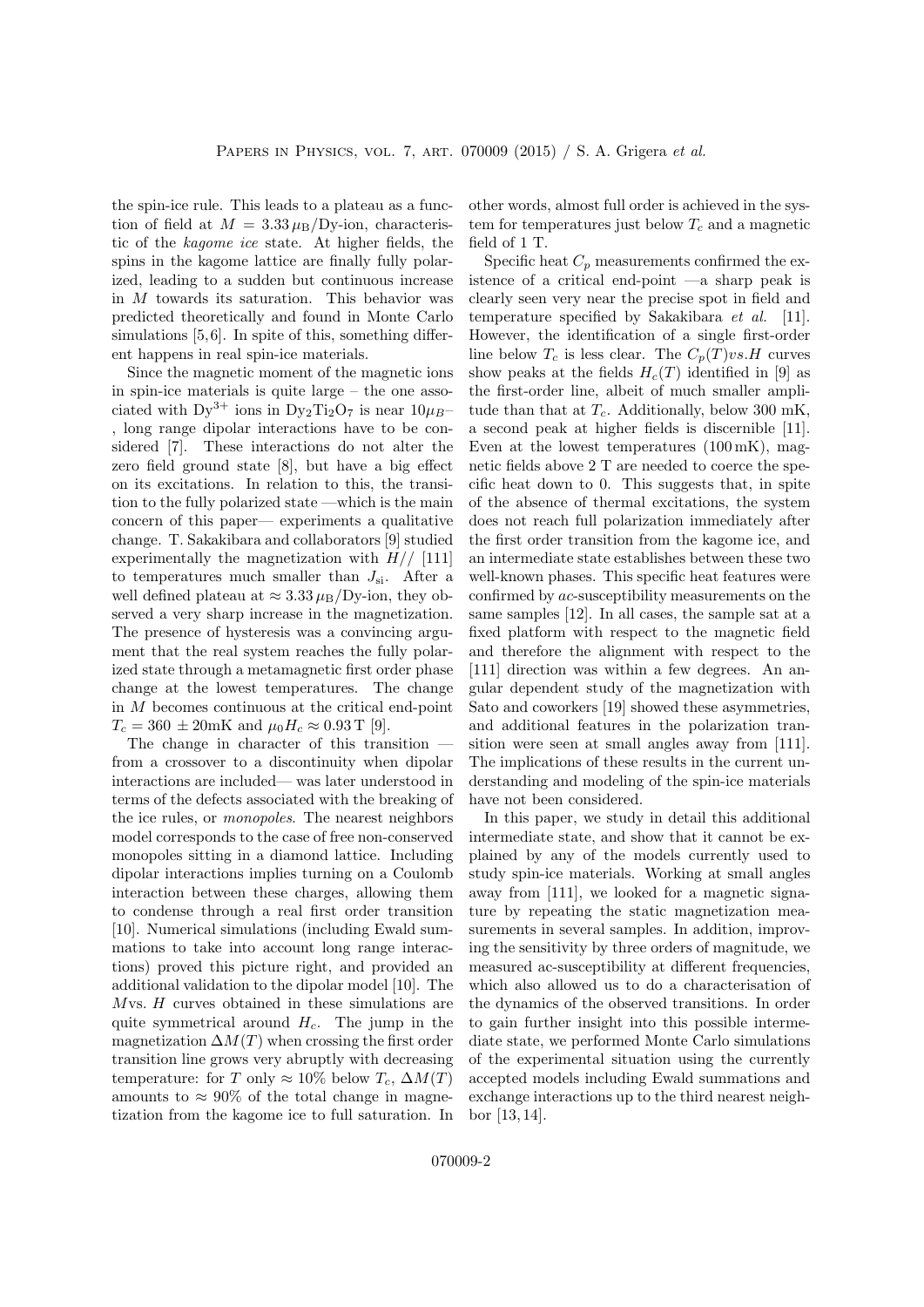

Figure 1: Real (left) and Imaginary (right) parts of the ac-susceptibility as a function of temperature and magnetic field, for temperatures between 50 mK and 6000 mK and magnetic fields between -4 and 4 T. The oscillatory field was of amplitude 0.05 Oe and at a frequency of 87Hz. The zero-field Schottky-type anomaly corresponding to the onset of spin-ice correlations, and the peaks corresponding to the critical point at  $\pm 1$  T and  $\approx 400$  mK are clearly seen.

## II. Methods

For our work, we measured several  $D_{y_2}Ti_2O_7$  single crystals grown in Kyoto and in St Andrews with the floating-zone method. Samples were oriented using Laue diffraction and cut into 3 mm long prisms of square or octagonal section of approximately 1 mm<sup>2</sup> , with the [111] direction along the long axis to reduce demagnetising effects with the field in the vicinity of [111] ( $\approx 5^{\circ}$ ). The experiments were performed in a dilution refrigerator in St Andrews. Samples were thermally grounded to the mixing chamber through gold wires attached into them with silver paint. For susceptibility, we used a drive field of  $3.3 \cdot 10^{-5}$  T r.m.s., and counter-wound pickup coils each consisting of approximately 1000 turns of  $12 \mu m$  diameter copper wire. The filling factor of the sample in the pick up coil was of approximately 90%. We measured using drive fields of frequencies varying from approx. 10 Hz to 1.0 kHz. Low temperature transformers mounted on the 1 K pot of the dilution refrigerator were used throughout to provide an initial signal boost of approximately a factor of 100. The magnetization was measured using a home-built capacitance Faraday magnetometer [15].

## III. Results and Discussion

Figure 1 shows the real  $(\Delta \chi')$ , left) and imaginary  $(\Delta \chi''$ , right) parts of the ac-susceptibility  $\chi$  as a function of temperature and magnetic field in the whole area of interest. The excitation frequency in this case is  $\omega = 87 \text{ Hz}$ ; the main features we describe in the following are qualitatively independent of  $\omega$ . At zero field, there is a very noticeable peak in both  $\Delta \chi'$  and  $\Delta \chi''$  for  $T \approx 2$  K. This corresponds to the Schottky-type anomaly associated with the onset of spin-ice correlations of the system. The magnetic field axis spans from -4 to 4 T, and we can clearly see in the real part two peaks (at positive and negative fields) corresponding to the critical point at  $\approx \pm 1\,\mathrm{T}$  and  $\approx 400\,\mathrm{mK}$ . For temperatures below 400 mK, we see a much smaller feature in  $\Delta \chi''$ , which has a correspondence in  $\Delta \chi''$ : a ridge with an amplitude that decreases as a function of temperature. The magnitude of the latter is comparatively very small. At low temperatures and for fields  $0.3 \text{ T} < |\mu_0 H| < 0.9 \text{ T}$ , and  $2 \text{ T} < |\mu_0 H|$ , the susceptibility is very low, in accordance to the kagome ice plateau and the saturation in the magnetization, respectively.

We now concentrate on the real part of the susceptibility at temperatures below  $J_{\rm si}$ . In Fig. 2, we can see a series of curves at fixed temperatures (from 50 to  $500 \text{ mK}$ ) and fields between  $-3.5$  and 3.5 T. The excitation field used was 0.05 Oe, and the frequency 87 Hz. The curves have been offset by 30% for clarity. The field was swept from negative to positive values. Before the kagome ice state is established, the low field susceptibility  $(|\mu_0H| < 0.3$  T) at temperatures below 600 mK is strongly dependent on the magnetic field sweep rate and direction (increasing or decreasing), both signs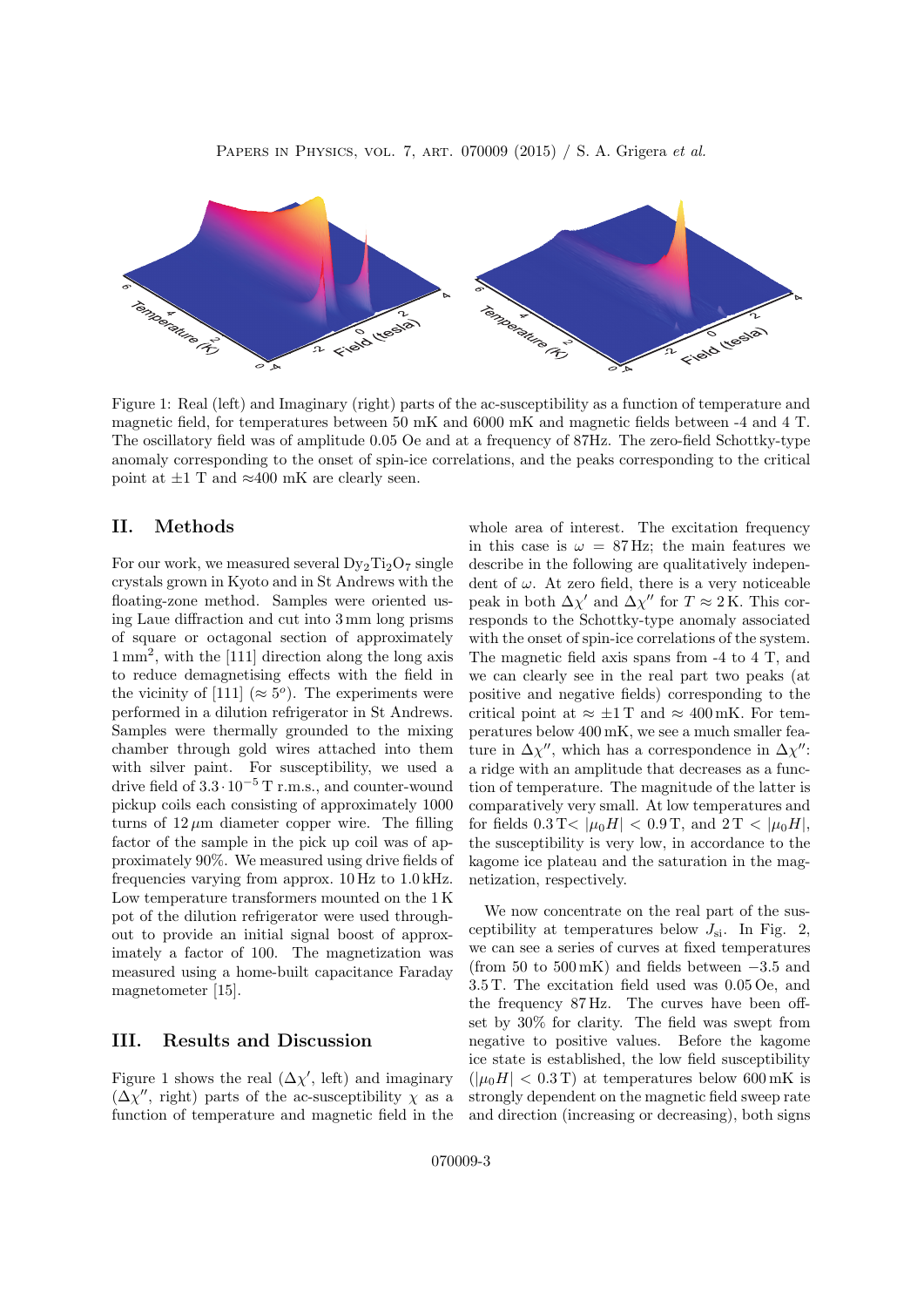

Figure 2: Low temperature real part of the acsusceptibility as a function of field at fixed temperatures as indicated in the plot. The excitation field was 0.05 Oe at a frequency of 87Hz. The curves are offset by 30% for clarity. As temperature is lowered from 400 mK, the peak at approx. 1 T at 400mK rapidly decreases in amplitude, and splits into two peaks at lower temperatures.

of out-of-equilibrium behavior. At higher magnetic fields, we only observe a small difference in the height of the peaks at around  $\pm 1$  T, depending on whether the transitions are swept upwards or downwards in field. The position changes very little, and the shape of the features is unaltered. As we lower the temperature, the peak at  $\approx 1$  T decreases markedly in amplitude, but without a corresponding change in its high field side shoulder. Below 400 mK, it eventually splits into two distinct features. Their separation in the field axis ( $\approx 0.1$  T at 300 mK) is consistent with previous measurements for a similar sample orientation with respect to [111] [19]. While the first set of peaks has a correlate in the imaginary part of  $\Delta \chi$  (not shown here), no feature is discernible in  $\Delta \chi''$  for the peaks at higher fields.

In Fig. 3, we have plotted the position of these peaks as a function of field and temperature (white circles), and the position of the critical point (black circle). We have taken the specific heat data from reference [11] and determined the position of the peaks in  $C$  vs.  $H$  for different temperatures. These are plotted in this same graphic as red symbols.



Figure 3: Phase diagram with field slightly tilted from [111]  $(\theta \leq 5^{\circ})$ . An intermediate phase is seen between the kagome-ice and fully polarized regions. The black circle is the critical point as identified from a peak in the real part of the ac-susceptibility,  $\chi'$ . The dotted white circles correspond to a small doubled peaks seen in  $\chi'$  with a corresponding feature in the imaginary part  $\chi''$ , while the white circles denote small peak in  $\chi'$  with no signature in  $\chi''$ . The red circles are taken from peaks in the specific heat  $(C)$  measurements of reference [11]. The main divergence of C seen in reference [11] and identified as a critical point coincides with the critical point (black circle).

The coincidence between these two experiments of different quantities, on different samples, laboratories and experimental setup is remarkable.

As mentioned before, this secondary peak at higher fields is absent in the  $dM/dH$  data presented on Ref. [9]. We measured the magnetization using a Faraday balance on the same samples and under similar temperature and field conditions than before [16]. The main body of Fig. [17] shows our  $dM/dH$  as a function of field, compared with curves of  $\Delta \chi$  at  $T = 100$  mK and frequencies spanning two orders of magnitude (from  $\omega \approx 10$  to 1000 Hz). For clarity, we have multiplied  $\Delta \chi$  by a factor of twenty. The peak in  $dM/dH$  is markedly asymmetric, with an extended tail in the high field side but no additional feature is seen at high fields, in coincidence with Sakakibara's observations. On the other hand, the second peak is clearly seen for low temperature  $(T < 400 \text{ mK})$  at all measured frequencies in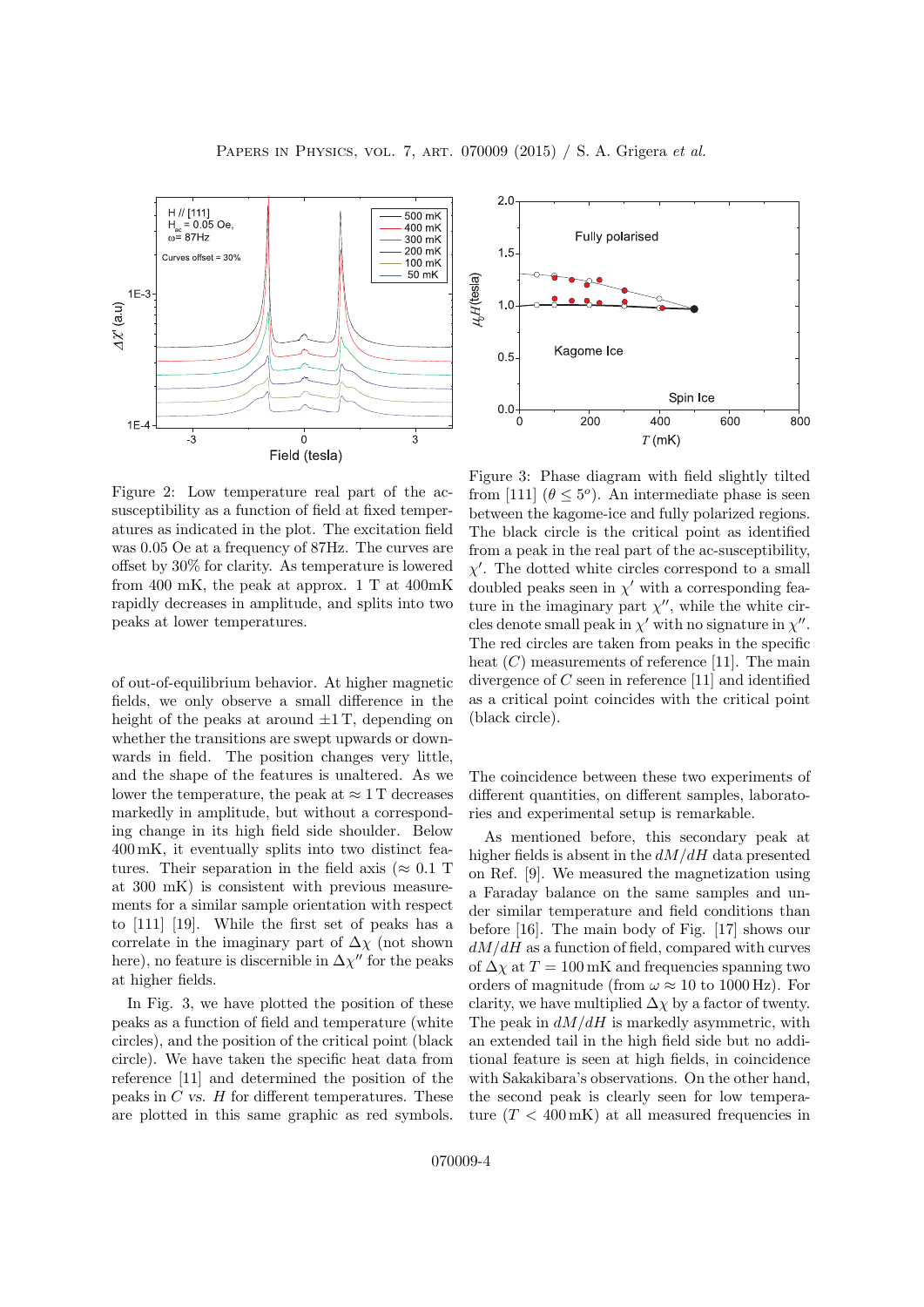

Figure 4:  $dM/dH$  (dotted line) and real part of acsusceptibility measured at different excitation frequencies, from top to bottom: 19, 37, 77, 136, 277, 561, and 1117 Hz, and for  $T = 100$ mK. For ease of comparison, the latter have been multiplied by a factor 20, and normalized to the amplitude of second peak (no imaginary part has been measured for this feature). The inset shows both sets of data in the same scale.

the ac-susceptibility. While these two experiments seem to be in mutual contradiction, the issue can be easily explained in terms of the resolutions of both techniques. The inset of Fig. 4 shows both sets of data on the same scale; we can see that the high field shoulder on the  $dM/dH$  peak directly corresponds (in the limit of long measurement times or low frequencies) to the second peak detected with ac-susceptibility.

Through this analysis, we can see that the experimental volume of data concerning this transition seems to be compatible. Between  $\approx 300mK$  and the lowest temperatures (50 mK in Ref. [9]), only  $\approx 60\%$  of the total change in magnetization occurs when traversing the first order transition line. The remaining 40% is delivered gradually when the field is further increased to values well above  $1.5H_c$ , in a fashion that does not seem to depend much on temperature (see Fig. 3 on Ref. [9]). This gradual (as opposed to discontinuous) change is behind the asymmetric shape of the magnetization curves, and the second set of peaks in  $C_p$  and  $\Delta \chi$ .

The theoretical prediction for the transition between kagome-ice to fully polarized state with field in [111] was of a single transition—the "dimer to monomer" transition of refs. [6, 18]. A small additional perpendicular field – present in the experiments at small angles away from [111]– induces order in the dimers in the kagome-ice state, but does not change the prediction of a single transition into the fully polarised "monomer" state [18]. This might hold true when further interactions are added, such as dipolar or further neighbor exchange interactions. In order to investigate this, we performed a numerical check. We did extensive Monte Carlo simulations of the dipolar model including Ewald summations to account for the dipolar long range interactions. We also added exchange interactions up to third nearest neighbors (taking the exchange constants and other parameters within the constraints given by refs.  $[13, 14]$ . We explored a wide range of field angles around [111], but were unable to detect a double feature in  $C_V$  at low temperatures compatible with the experimental observations. It is then worth stressing that the very observation of a second feature –even when taking into account a possible sample misalignment– asks for new ingredients in the Hamiltonians that are regularly used to describe spin-ice materials.

Given these considerations, it is difficult to discuss on the nature of this intermediate state. It is tempting to think of some sort of "charge" ordering in the diamond lattice (2-in 2-out tetrahedra within a majority of 3-1 and 1-3), previous to the final Zn-blende arrangement, where only  $\approx 40-50\%$  of the sites are occupied by single monopoles. Note that this does not rule out the possibility of still storing some residual entropy, since there are different spin configurations that generate the same charge within a given tetrahedron. We have not found previous data of the evolution of the entropy as a function of field at temperatures well below  $T_c$ . However, the very asymmetric shape of the entropy at 350 mK obtained using the magnetocaloric effect shows that at this temperature the system is already experiencing a strong first order metamagnetic transition, as mentioned in Ref. [20]. This work shows that a big fraction of the residual entropy stored in the kagome planes remains in the system well above  $H_c$  [20], suggesting that the intermediate state is indeed a partially disordered one.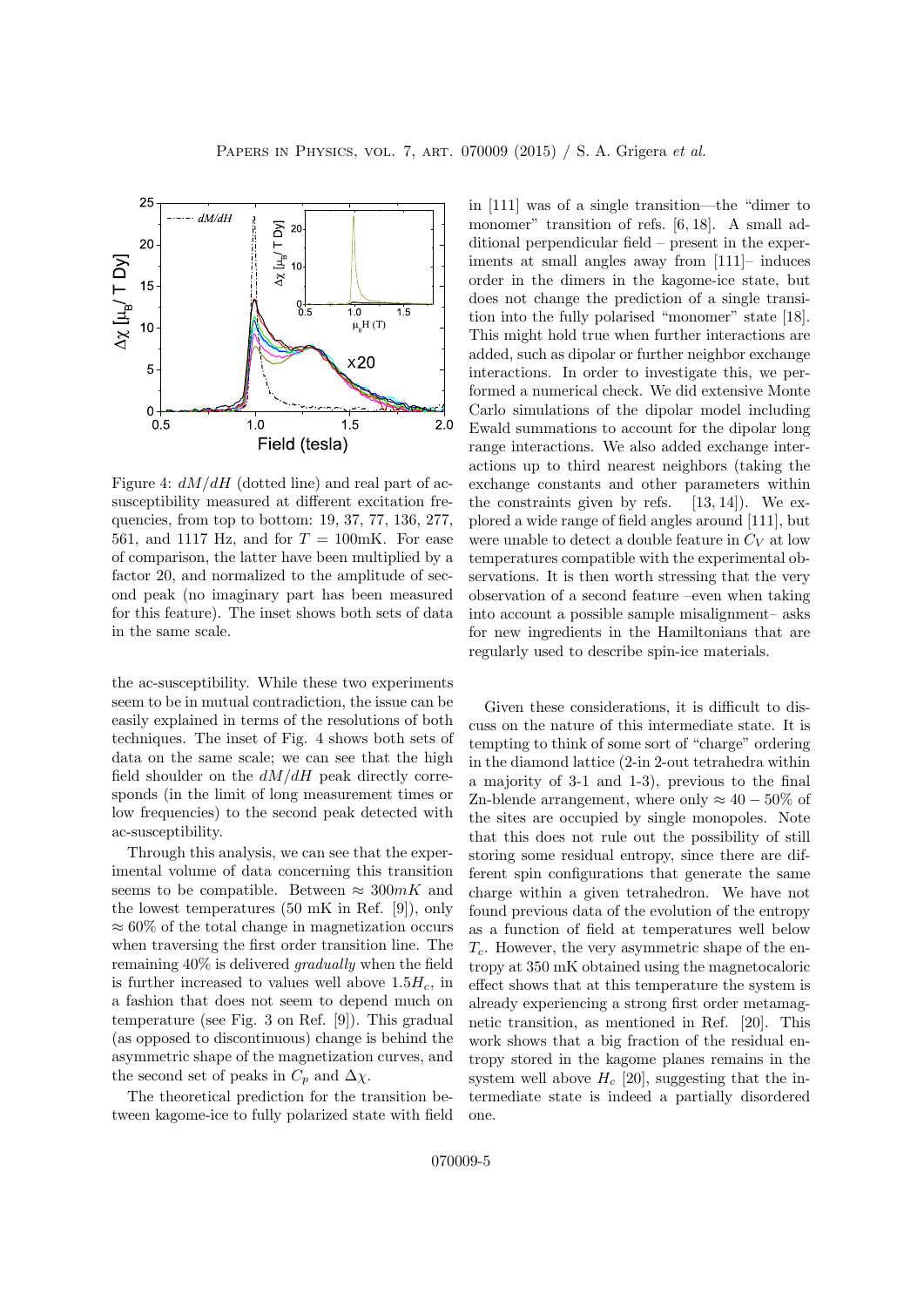#### IV. Conclusions

In conclusion, we observe an intermediate state between the kagome-ice and the fully polarized state when the field is slightly tilted from the [111] direction. The signature of a double step we find in ac-susceptibility and magnetization measurements is also present in earlier calorimetric measurements, and suggested by magnetocaloric effect experiments. This feature cannot be captured by the models regularly used to describe spin-ice systems, fact that asks for further model refinements. At present, this data stands as a challenge for the development of a realistic theoretical model of spinice materials.

Acknowledgements - We thank Joseph Betouras, Andrew Green and Chris Hooley for useful discussions. SAG would like to acknowledge financial support from the Royal Society (UK), RAB and TSG from CONICET, UNLP and ANPCYT (Argentina).

- [1] M J Harris, S T Bramwell, D F McMorrow, T Zeiske, K W Godfrey, Geometrical frustration in the ferromagnetic Pyrochlore  $Ho_2Ti_2O_7$ , Phys. Rev. Lett. 79, 2554 (1997).
- [2] S T Bramwell, M J P Gingras, Spin ice state in frustrated magnetic Pyrochlore materials, Science 294, 1495 (2001).
- [3] Z Hiroi, K Matsuhira, S Takagi, T Tayama, T Sakakibara, Specific heat of kagom ice in the Pyrochlore Oxide  $Dy_2Ti_2O_7$ , J. Phys. Soc. Jpn. 72, 411 (2003).
- [4] M Udagawa, M Ogata, Z Hiroi, Exact result of ground-state entropy for Ising Pyrochlore magnets under a magnetic field along [111] axis, J. Phys. Soc. Jpn. 71, 2365 (2002).
- [5] M J Harris, S T Bramwell, P C W. Holdsworth, J D M Champion, Liquid-gas critical behavior in a frustrated Pyrochlore ferromagnet, Phys. Rev. Lett. 81, 4496 (1998).
- [6] S V Isakov, K S Raman, R Moessner, S L Sondhi, *Magnetization curve of spin ice in a*

[111] magnetic field, Phys. Rev. B  $70$ , 104418 (2004).

- [7] S T Bramwell, M J Harris, B C den Hertog, M J P Gingras, J S Gardner, D F McMorrow, A R Wildes, A L Cornelius, J D M Champion, R G Melko, T Fennell, Spin correlations in  $Ho_2Ti_2O_7$ : A dipolar spin ice system Phys. Rev. Lett. 87, 047205 (2001).
- [8] S V Isakov, R Moessner, S L Sondhi, Why spin ice obeys the ice rules Phys. Rev. Lett. 95, 217201 (2005).
- [9] T Sakakibara, T Tayama, Z Hiroi, K Matsuhira, S Takagi, Observation of a liquid-gas-type transition in the Pyrochlore spin ice compound  $Dy_2Ti_2O_7$  in a magnetic field, Phys. Rev. Lett. 90, 207205 (2003).
- [10] C Castelnovo, R Moessner, S L Sondhi, Magnetic monopoles in spin ice, Nature 451, 42 (2008).
- [11] R Higashinaka, H Fukazawa, K Deguchi, Y Maeno, Low temperature specific heat of  $Dy_2Ti_2O_7$  in the kagome ice state, J. Phys. Soc. Jpn. 73, 2845 (2004).
- [12] R Higashinaka, Field orientation control of geometrical frustration in the spin ice  $D_{\nu_2}$ Ti<sub>2</sub>O<sub>7</sub>, Ph. D. thesis, Kyoto University (2005).
- [13] J P C Ruff, R G Melko, M J P Gingras, Finitetemperature transitions in dipolar spin ice in a large magnetic field, Phys. Rev. Lett. 95, 097202 (2005).
- [14] T Yavors'kii, T Fennell, M J P Gingras, S T Bramwell,  $Dy_2Ti_2O_7$  spin ice: A test case for emergent clusters in a frustrated magnet, Phys. Rev. Lett. 101, 037204 (2008).
- [15] D Slobinsky, R A Borzi, A P Mackenzie, S A Grigera, Fast sweep-rate plastic Faraday force magnetometer with simultaneous sample temperature measurement , Rev. Sci. Instrum. 83, 125104 (2012).
- [16] Since we are using two different probes, the exact position and orientation of the sample with respect to the magnet differs slightly between the